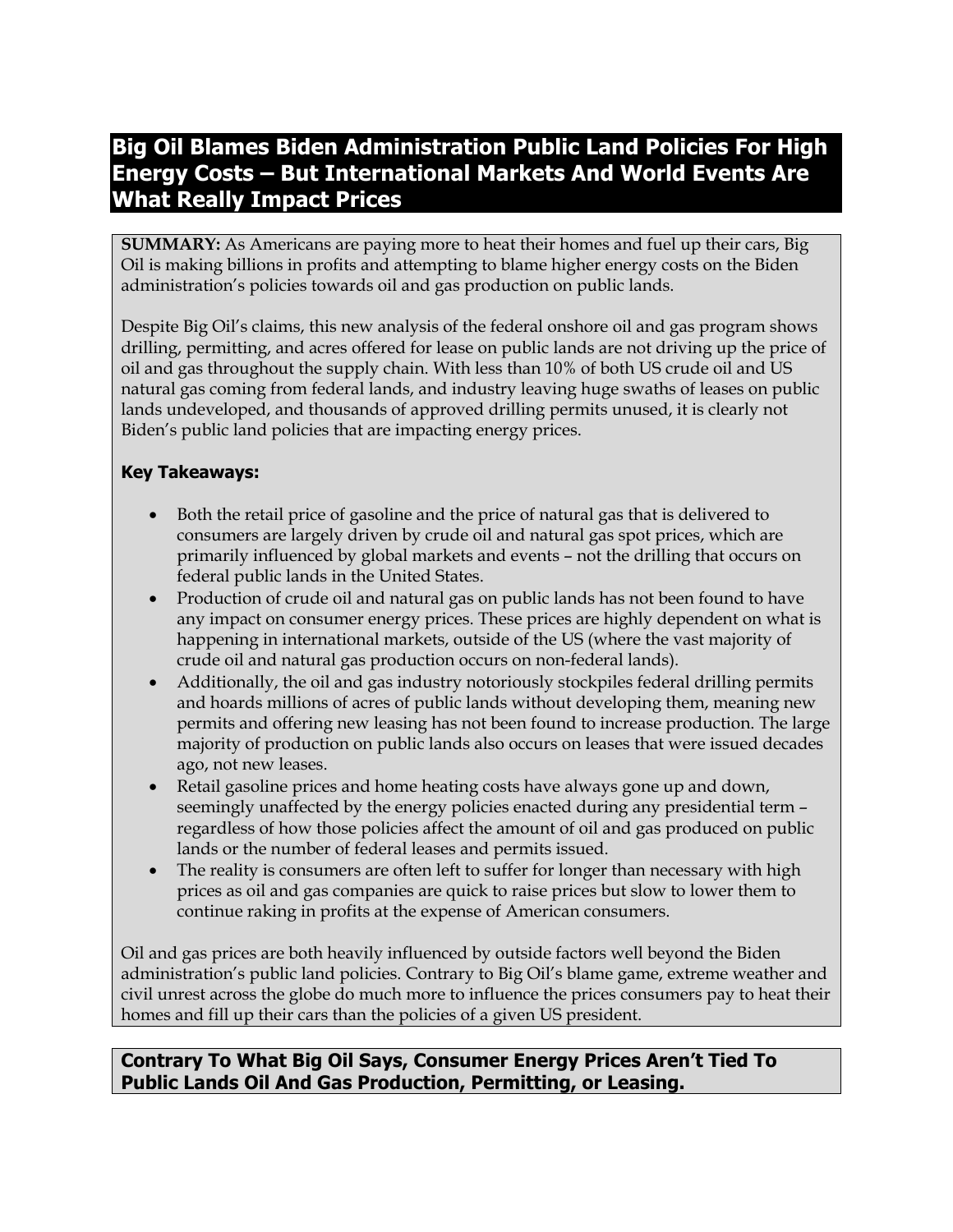### **Oil And Gas Prices Reflect A Host Of Global Factors Ranging From Civil Unrest Overseas To Extreme Weather Events.**

**Spot Prices Are The Cost Of Fuel When Oil And Gas Are Bought And Handed Over To Refiners And Users.** ""Spot" purchases refer to fuel that is physically traded either on a pipeline or on the water (via barge or cargo). We call it "spot" because you negotiate for the fuel "on the spot." Unlike the NYMEX, physical product actually changes hands in this market. Refiner X sells diesel to end-user Y to put into a tank at location  $Z''$  [OPIS,  $09/11/17$ ]

### Since Oil Is A Global Commodity, Its Price Is Determined By Global Events And Production…

**As A "Globally Traded Commodity," Oil Prices Are Heavily Impacted By World Markets, Even If It Is Produced Locally.** "Oil will continue to be a globally traded commodity, even if the U.S. is getting its crude from Texas and North Dakota instead of Saudi Arabia and Venezuela, so the world market will set its price, said Rayola Dougher, senior economist at the American Petroleum Institute." [Global Energy Institute, 10/08/12]

### …While Gas Spot Prices Are More Reactive To Local Issues Like Hurricanes.

**Significant Events Like Weather Shocks Can Create "Substantial Deviations" From The Typical Price Ratios Of Oil And Gas Spot Costs.** "Furthermore, our analysis shows that factors such as weather shocks and changes in storage can lead to substantial deviations from this long run price ratio. […] While there is strong evidence of this stable long run price relationship between oil and natural gas prices, as mentioned above, we find that seasonal fluctuations and other factors such as abrupt changes in weather, supply disruptions and inventory trends can alter this price relationship in the short term." [Baker Institute, November 2007, accessed 01/20/22]

**The Relationship Between Oil And Gas Spot Prices Is "Slowly Evolving", With Gas Prices Adjusting To Changes While Oil Remains The Same.** "Villar and Joutz (2006) examine the apparent decoupling of the prices of WTI crude oil and Henry Hub natural gas in more details, finding a cointegrating relationship between the two prices that exhibits a positive time trend. This indicates that the prices have a long run relationship that is slowly evolving rather than constant. […] Specifically, Villar and Joutz find that the price of natural gas adjusts to deviations in the long run evolving relationship, but these deviations do not affect the price of WTI." [Baker Institute, November 2007, accessed 01/20/22]

### **Consumer Gasoline And Natural Gas Prices Are Driven By Commodity Prices**

### The Retail Price Of Gasoline Tracks Oil Commodity Prices…

**The Price Of Oil Makes Up Around 70% Of The Retail Price Of Gasoline.** "Crude oil—the main component of gasoline—makes up nearly 70 percent of the pump price of regular gasoline. Therefore, it is not surprising that the per gallon price of retail gasoline follows a similar pattern to the price of crude oil." [St Louis Fed, 10/01/14]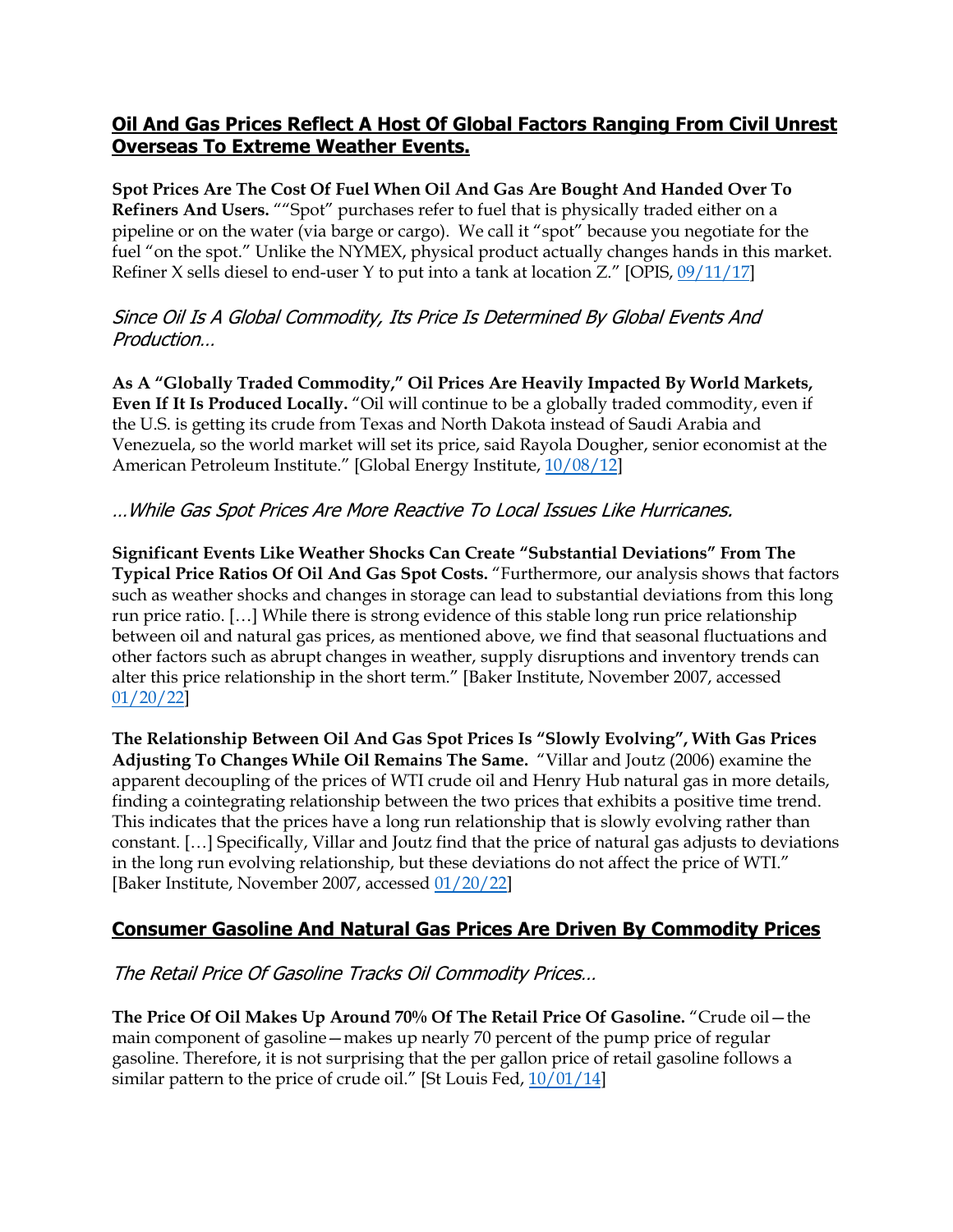



*Source: US Energy Information Agency*

…While The Price Of Natural Gas That Is Delivered To Residential Consumers – How Many Americans Heat Their Homes In The Winter – Tracks Natural Gas Commodity Prices.

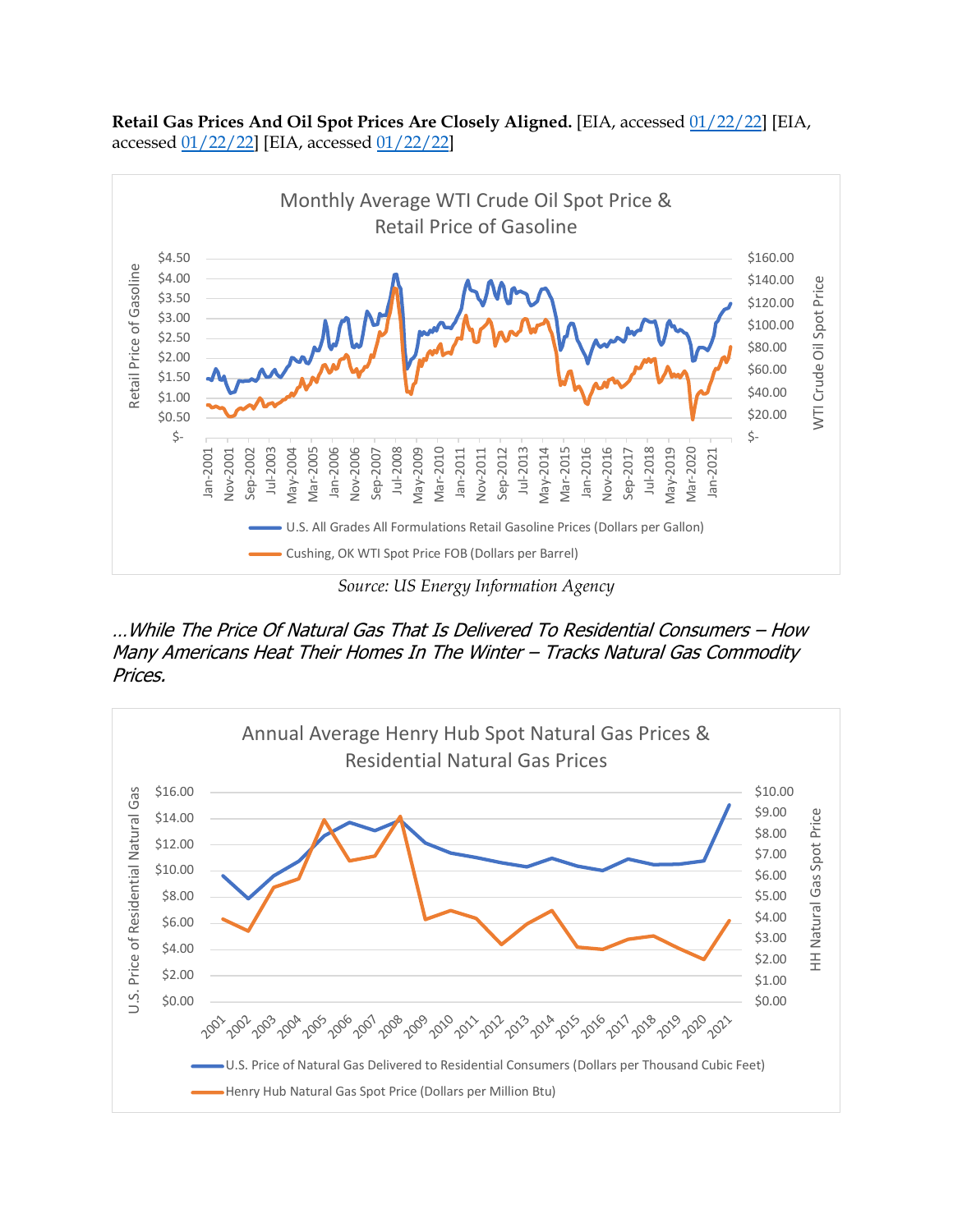# **So What Doesn't Affect Prices At The Pump And The Prices Americans Pay To Heat Their Homes? Data Plainly Show That Production, Permitting, And Leasing On Public Lands Are Not To Blame**

Federal Onshore Natural Gas Production Has Nothing To Do With Keeping Home Heating Costs Down For Americans…

**Annual Average Residential Natural Gas Prices Have Followed Average Annual Federal Onshore Gas Production Over The Past 17 Years—But It's A Positive Relationship.** If more federal onshore natural gas production led to lower residential prices, then a year when an increased total amount of natural gas was produced on public lands would be quickly followed by a decrease in home heating costs. But instead, natural gas production and residential prices have closely followed the same curve for nearly 20 years – meaning residential natural gas prices have been higher in the years when more natural gas has been produced from federal public lands, and lower in the years when industry has developed less natural gas on public lands. [EIA, accessed 02/09/22] [ONRR, accessed 02/09/22] (Figure 1)



*Figure 1: Source: US Energy Information Agency and US Natural Resources Revenue Data*

# …Because The Vast Majority Of The Country's Natural Gas Production Doesn't Even Occur on Public Lands.

**Natural Gas Production on Federal Public Lands Makes Up Too Small Of A Percentage Of The Country's Total Natural Gas Production – Just 9 Percent – To Impact The Spot Price Of Natural Gas, Let Alone Consumer Prices.** Because federal onshore natural gas production makes up such a small share of the country's total natural gas production – in addition to the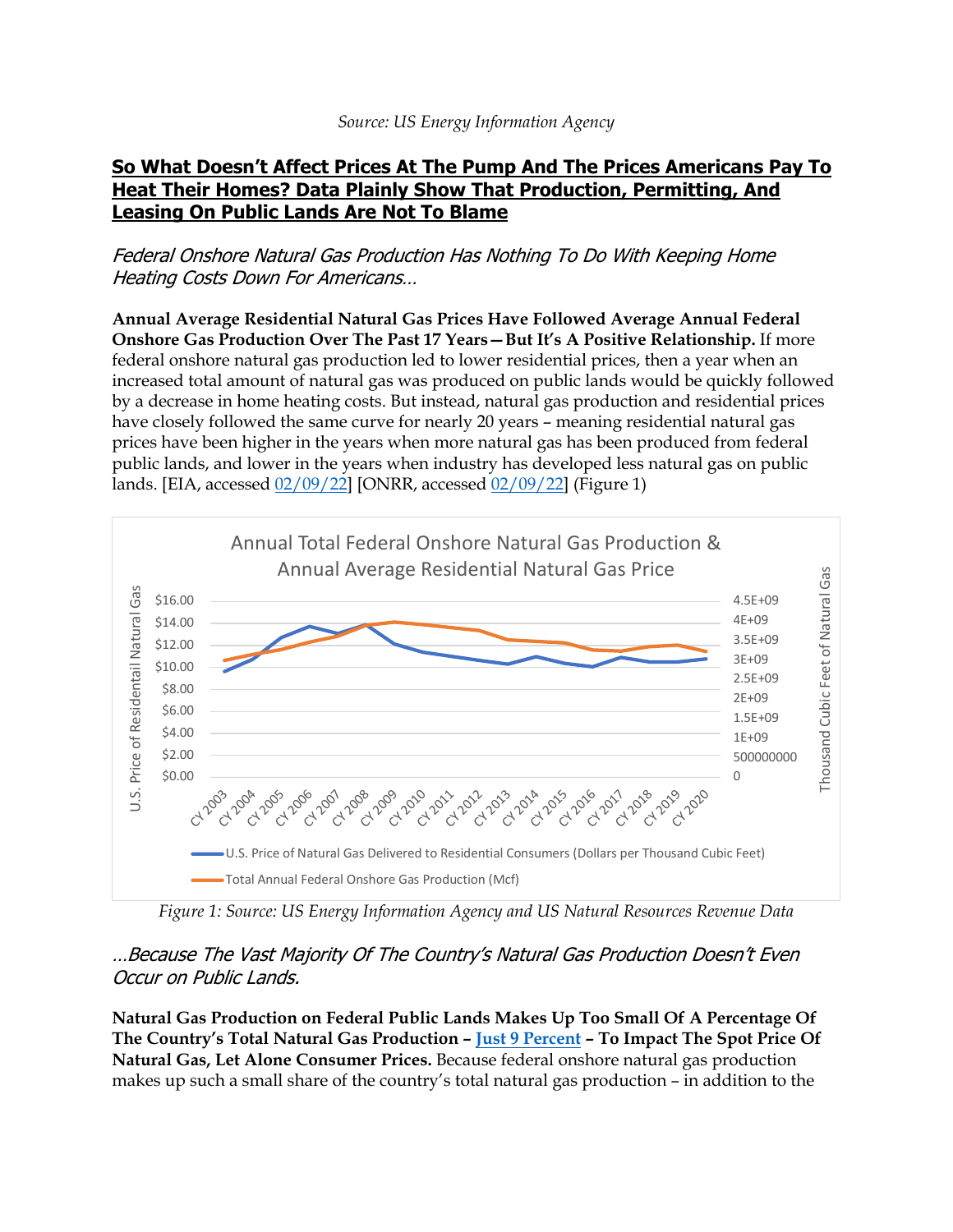fact that it is primarily global markets and events that drive energy prices – the amount of gas produced on public lands has no effect on natural gas spot prices.

• Since 2008, the annual average Henry Hub natural gas spot price has fallen by more than 77 percent, while total annual federal onshore gas production has shifted by less than 20 percent over that same timeframe. [EIA, accessed 02/09/22] [ONRR, accessed 02/09/22] (Figure 2)



*Figure 2: Source: US Energy Information Agency and US Natural Resources Revenue Data*

Even If Natural Gas Prices Did Respond To Natural Gas Production Levels on Public Lands, **Which They Do Not**, Increasing Federal Permitting Doesn't Even Necessarily Lead To Increased Production, As Oil and Gas Companies Are Known To Stockpile Federal Permits.

• **In The Last Three Months Of The Trump Administration, The Industry Secured More Drilling Permits Than Any Other Period During The Trump Administration.** "Companies submitted more than 3,000 drilling permit applications in a three-month period that included the election, according to data from the U.S. Bureau of Land Management. Officials approved almost 1,400 drilling applications during that time amidst the pandemic. That's the highest number of approvals during Trump's fouryear term, according to AP's analysis." [Associated Press, 01/10/21]

**An Analysis of Federal Drilling Permits And Federal Onshore Natural Gas Production Shows That Industry Has Maintained Fairly Steady Production Levels On Federal Lands, Regardless Of The Number of Approved Drilling Permits Received Over The Past 18 Years.**  Since FY 2004, the total amount of natural gas produced on federal public lands has remained close to the 18-year average of 3.5 billion Mcf/fiscal year, despite the number of permit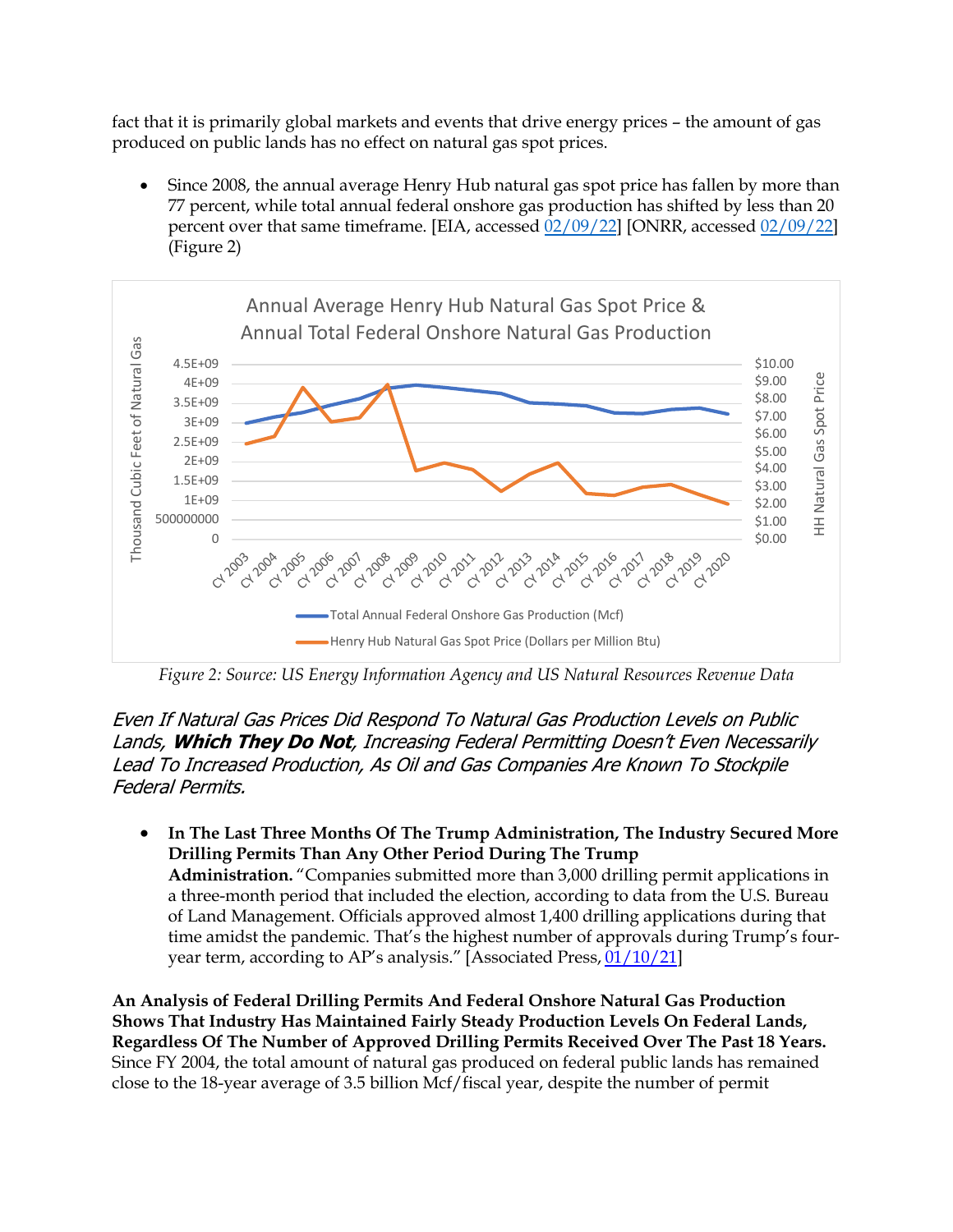approvals swinging from a high of more than 7,000 in FY 2007 to a low of just over 2,000 in FY 2016.

If federal permitting and production were positively correlated, then a year with a larger number of drilling permit approvals would be quickly followed by an increase in production. Instead, in recent years we've seen that as permit approvals have increased every year since roughly FY 2016, federal onshore natural gas production has remained relatively even. [ONRR, accessed  $02/17/22$ ] [BLM, accessed  $02/17/22$ ] (Figure 3)



*Figure 3: Source: US Natural Resources Revenue and Bureau of Land Management*

# And For Years Industry Has Been Leasing Millions More Acres Of Public Lands Than They've Put Into Production…

**As Of The End Of FY 2020, The Oil And Gas Industry Had 26 Million Acres Of Public Lands Under Lease, More Than Half Of Which – 13.9 Million Acres – Were Unused And Nonproducing.** Companies are taking advantage of higher prices to pay their shareholders more, rather than investing in new production, which – according to their misleading claims – would help bring prices down. [BLM, accessed 02/09/22]

• **Oil Producers Reinvestment Rate Reached Record Lows In The Third Quarter Of 2021, Dropping To 46% From The Historical Average Of 130%.** "The rate at which U.S. shale producers put cash from operations into drilling for oil and gas fell to a record low last quarter, data from consultancy Rystad Energy showed, as those firms returned cash to shareholders through dividends and stock buybacks. The third-quarter reinvestment rate was 46%, below the historical average of 130%, Rystad said in a report this week. Reinvestment could fall further, its analysts said." [*Reuters*, 11/23/21]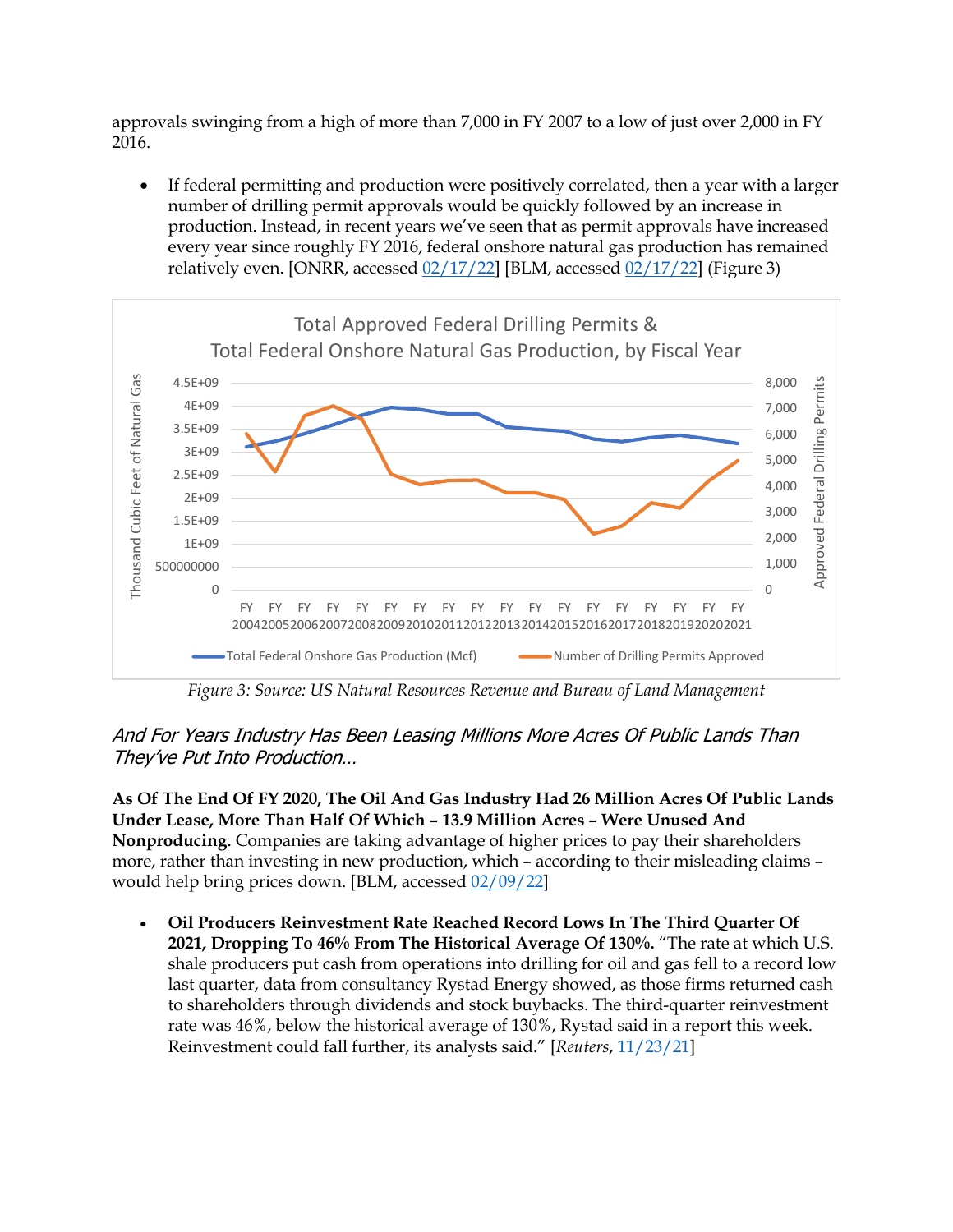• **Oil Companies Are Not Increasing Production And Rig Counts In Accordance With Demand.** "Although crude topped \$80 a barrel this month, the highest since 2014, Big Oil isn't in a rush to ramp up production and meet the growing demand for gasoline, jet fuel and natural gas sparked by a world venturing out after the worst of the pandemic. [...] As evidence of drillers' reluctance to jump head first back into the oil patch, the rig count over the past two weeks has risen by one to 544. This key leading indicator of the industry's production is still higher than the 296 operating rigs tallied in the U.S. a year ago but far from the peak of almost 1,100 at the end of 2018, according to oilfield services giant Baker Hughes." [*Houston Chronicle*, 10/29/21

…Which Is Why Increasing The Amount Of Public Land Offered for Drilling Doesn't Lead To A Lower Natural Gas Spot Price Or Have Any Impact On The Price Consumers Pay For Natural Gas.

**An Analysis Of Acres Of Public Lands Offered At Auction And Natural Gas Spot Prices Shows That Larger Lease Sales Do Not Lead To Lower Natural Gas Prices.** The amount of public land offered for leasing has fluctuated greatly over the past 10 years – from nearly 12 million in 2017 to less than 1 million in 2020, and yet residential natural gas prices have not shifted in response because federal lands leasing does not impact natural gas spot prices. [EIA, accessed  $01/22/22$ ] [BLM, accessed  $01/22/22$ ] (Figure 4)



*Figure 4: Source: US Energy Information Agency and Bureau Of Land Management*

**The Price Of Natural Gas For Residential Consumers Has Remained Steady Between \$10 And \$12 Per Thousand Cubic Feet Despite Vast Fluctuations In Public Lands Acres Offered For Lease.** If lease sale size and residential natural gas prices were inversely correlated, then a year when a larger amount of public lands acres were offered for leasing would be quickly followed by a decrease in home heating costs. Instead, we've seen residential natural gas prices continue to remain fairly constant -- even since 2017, when federal acreage offered for oil and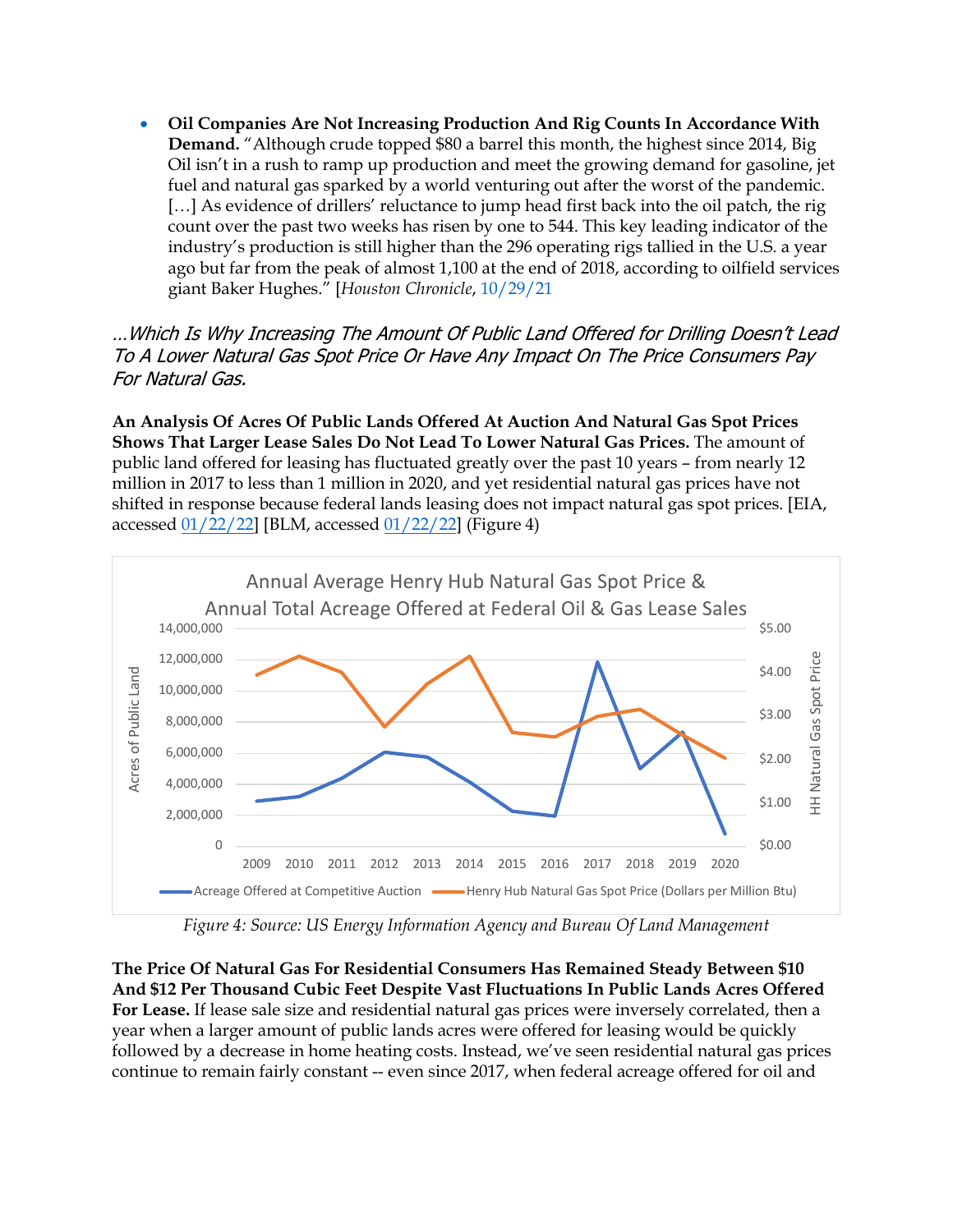gas leasing topped nearly 12 million acres. [EIA, accessed 01/22/22] [BLM, accessed 01/22/22] (Figure 5)



*Figure 5: Source: US Energy Information Agency and Bureau Of Land Management*

# **Similar To Residential Natural Gas Prices, Data Plainly Show That Higher Prices At The Pump Are Also Not Tied To Federal Public Lands Oil Production, Leasing, And Permitting.**

Increasing Onshore Public Lands Crude Oil Production Doesn't Cause Retail Gasoline Prices To Decrease.

**An Analysis Of Federal Onshore Oil Production Shows That Industry Has Steadily Increased Crude Oil Production On Public Lands Since 2003, And Yet Retail Gasoline Prices Have Still Greatly Fluctuated From One Year To The Next.** Crude oil production on federal public lands has been increasing since 2008, and yet retail gasoline prices have gone up and down every year because these prices are highly dependent on global markets and events, not the very small share of US oil production that occurs on federal public lands.

• If increases in federal onshore oil production led to lower retail gasoline prices, then a year when production increased would be quickly followed by a decrease in gasoline prices. Instead, even as federal onshore production steadily increased since 2016 and into the present, prices at the pump went up, down, and now up again. [EIA, accessed 01/22/22] [EIA, accessed 01/22/22] (Figure 6)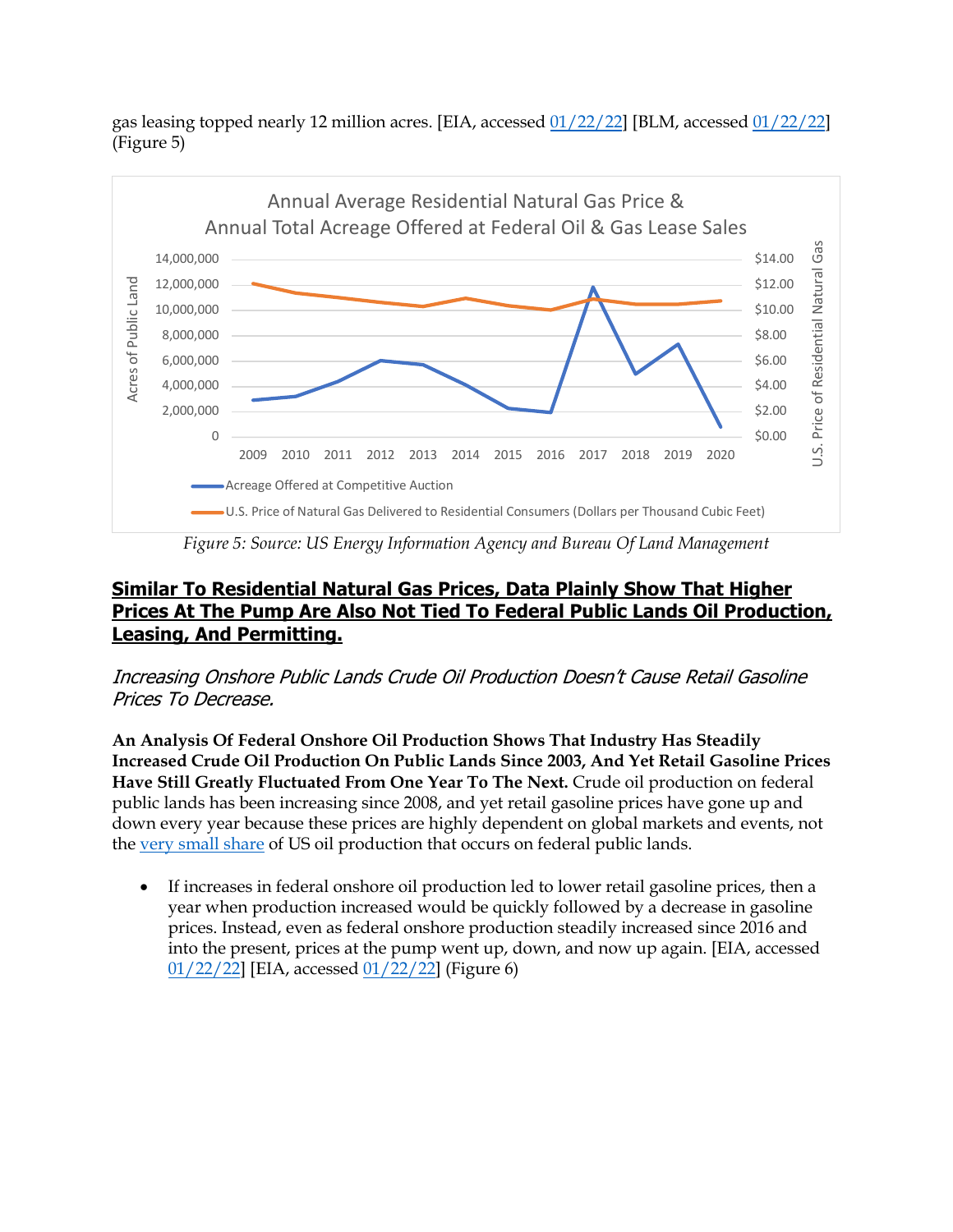

*Figure 6: Source: US Energy Information Agency and US Natural Resources Revenue Data*

### And Because The Vast Majority Of Federal Oil Is Produced On Leases That Were Issued Decades Ago, Onshore Production Has Not Been Impacted By Recent Leasing Trends...

**An Analysis Of Federal Lease Sales And Annual Federal Onshore Oil Production Shows That Production Has Steadily Risen Nearly Every Year Over The Past 18 Years, Regardless Of The Amount Of Federal Acreage Offered For New Leasing***.* The total amount of federal acreage offered for oil and gas leasing has varied considerably over the past 12 years, from a high of nearly 12 million acres in 2017 to fewer than 1 million acres in 2020. But since the vast majority of federal oil and gas is produced on leases that were issued decades ago, industry was able to steadily increase production over that timeframe on the millions of acres of lands they already had under lease. [ONRR, accessed  $02/17/22$ ] [BLM, accessed  $02/17/22$ ] (Figure 7)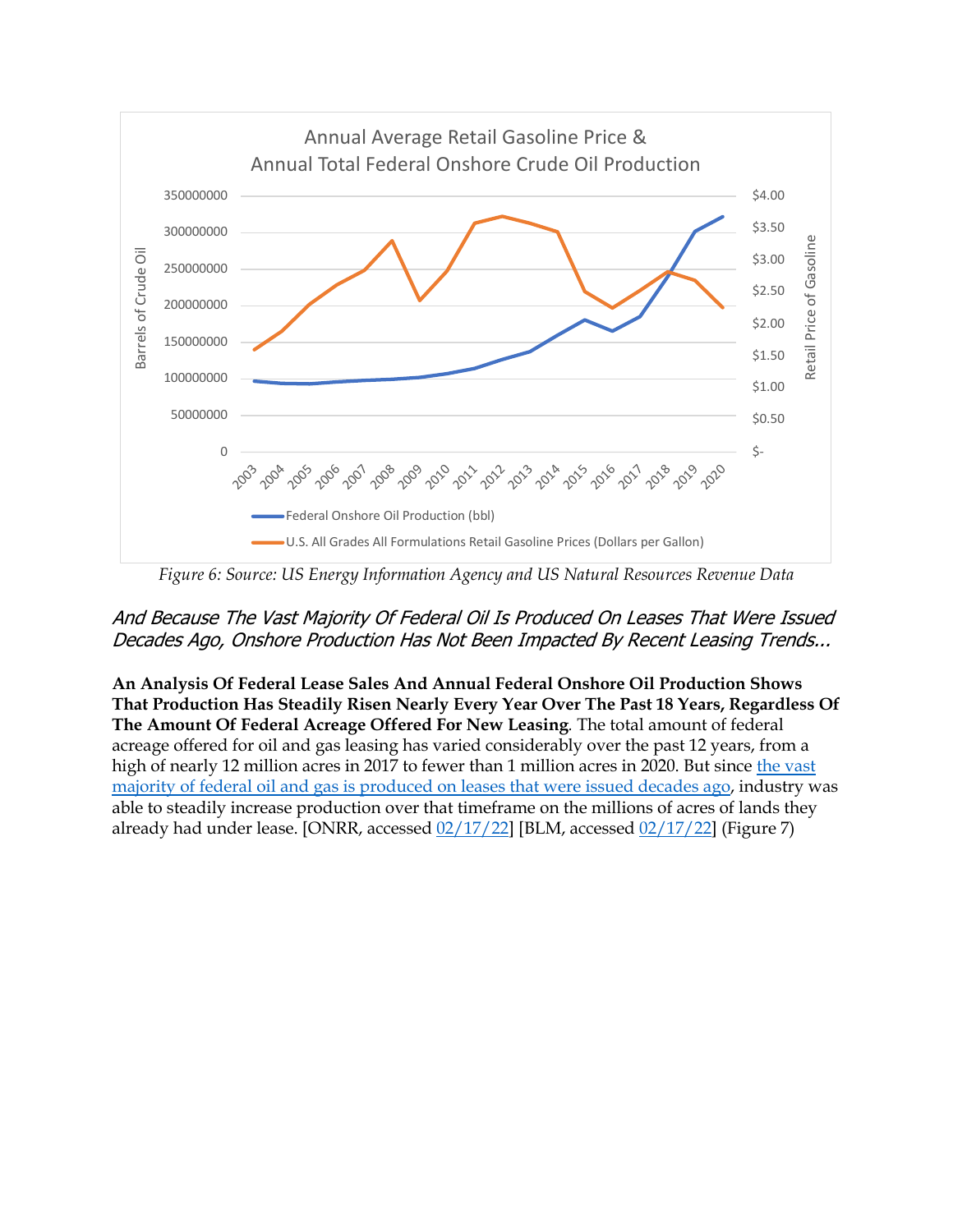

*Figure 7: Source: US Natural Resources Revenue and Bureau Of Land Management*

This Is Why, Even If Crude Oil Spot Prices And Retail Gasoline Prices Responded To Oil Production On Public Lands – **Which They Do Not** – Those Prices Have Still Risen Even In Years When More Federal Acreage Was Offered For Lease.

**Between 2009 And 2016, Retail Gasoline Prices Rose Even In The Years When Industry Had More Acreage Available For Leasing.** From 2009 through 2016, crude oil prices and nationwide retail gasoline gas prices rose even in the same years when more public lands were offered for oil and gas leasing or immediately following years with larger sales. Lease sales can't do anything to drive down consumer prices, since the little share of the country's total crude oil production that occurs on public lands is primarily done on older leases, not newer ones – and because these prices are highly dependent on what's happening outside of the US, in the international markets. [EIA, accessed 01/22/22] [EIA, accessed 01/22/22] [BLM, accessed  $01/22/22$ ] (Figures 8, 9)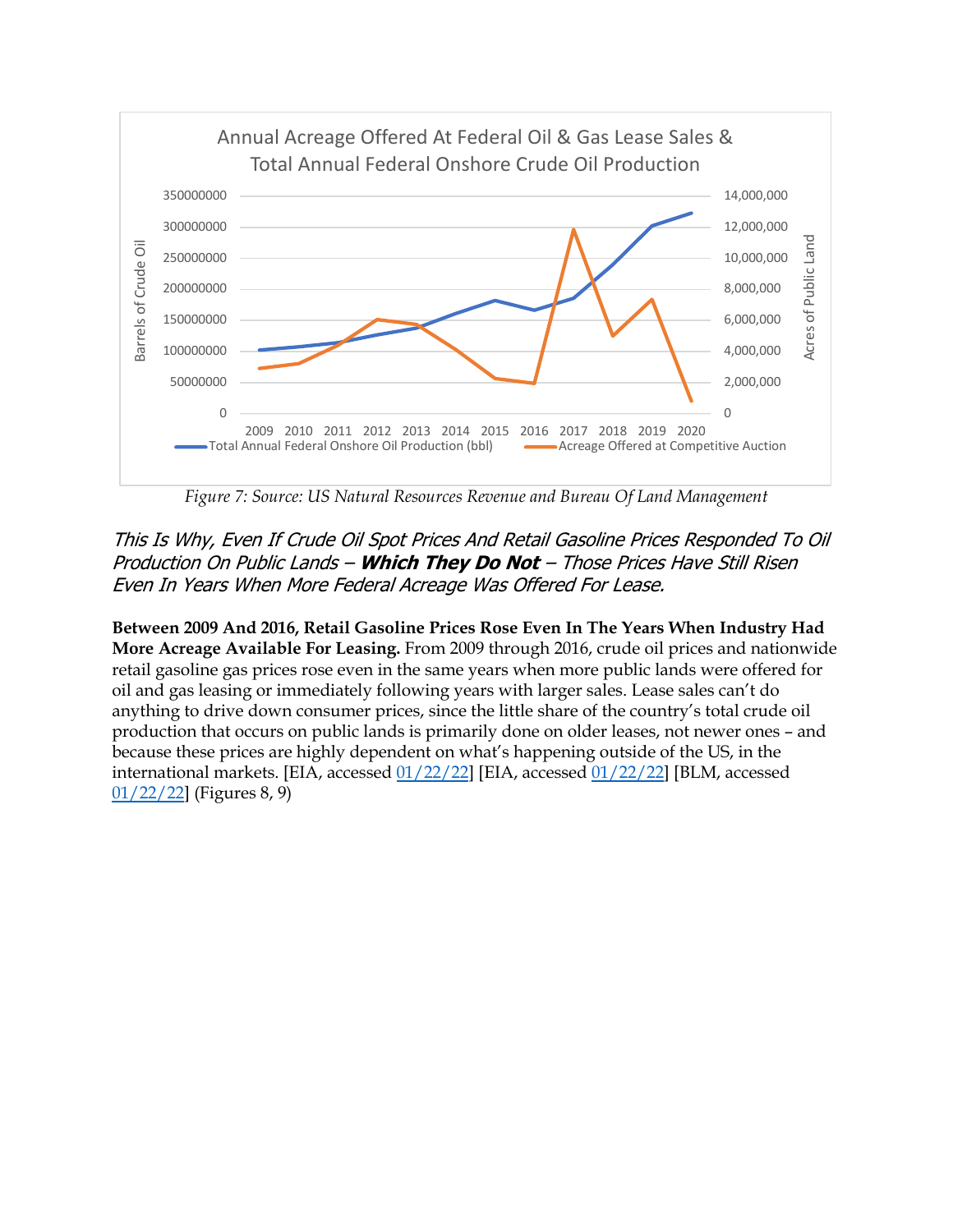

*Figure 8: Source: US Energy Information Agency and Bureau Of Land Management*



*Figure 9: Source: US Energy Information Agency and Bureau Of Land Management*

### **So Regardless Of How Much Oil Or Gas Is Produced On Our Public Lands, Or How Many Federal Leases Are Offered Or Permits Are Issued, Energy Prices Will Still Be Driven Primarily By Global Events And Markets.**

Over The Past Twenty Years, The National Average Retail Price of Gasoline And Home Heating Costs Have Risen and Fallen During Each and Every Presidency.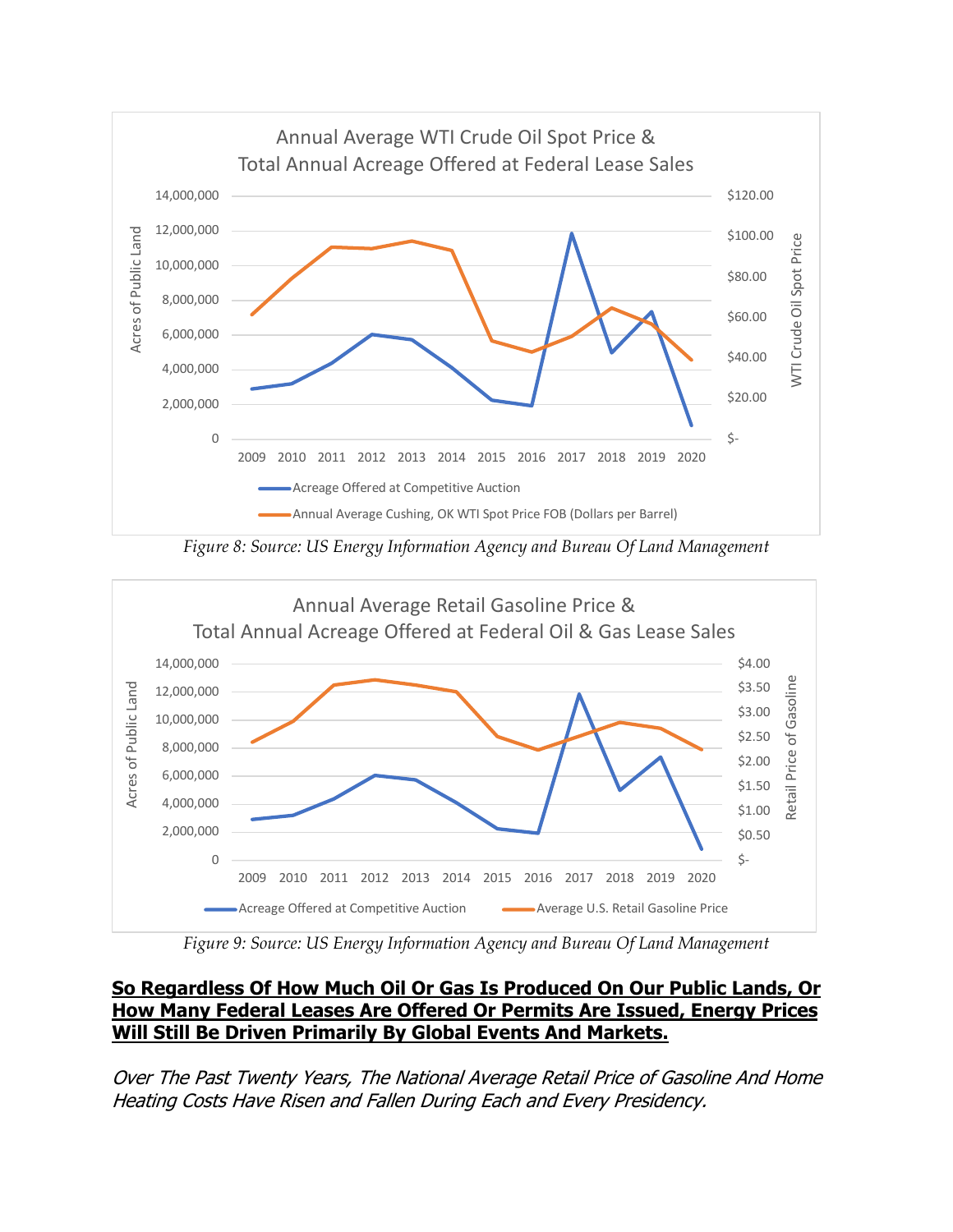**Consumer Prices Have Always Gone Up And Down, Seemingly Unaffected By The Energy Policies Enacted During Any Presidential Term, And Instead Driven Primarily By Global Markets and Events.** This means that regardless of how much federal acreage the Interior Department offers for leasing, how many federal drilling permits the Bureau of Land Management approves, or how much oil and natural gas are produced from federal lands, retail gasoline prices and home energy costs are still going to be largely driven by crude oil and natural gas spot prices, which are influenced primarily by global markets and events. (Figures 13, 14)

- **A President's Actions Are "Unlikely" To "Materially Affect Oil Prices."** "Although a president's actions — including Biden's climate policies — can nudge the price of oil, the effect is marginal at best, experts say. 'the scale of the global oil market,' said Pavel Molchanov, an oil analyst at Raymond James, 'is so massive that it would be extremely unlikely for any single political decision, anywhere in the world, to materially affect oil prices'" [*Washington Post*, 11/12/20]
- **An Oil And Gas Economist Said Gas Prices Would Probably Not Change Much Due To Biden's Executive Order, As Prices Are Determined By Crude Oil Prices, Which Are Settled In The International Markets. "**What effect could this order have on consumers? Could gas prices change? 'Probably not much,' according to [University Of Wyoming Oil And Gas Economist Chuck] Mason, the UW economist, said on Tuesday. 'Gasoline prices are determined by crude oil prices, and crude oil prices settle in the international markets. So having a five to 10% reduction in crude production, you will not be able to see the difference in international crude markets." [Casper Star-Tribune, 01/27/21]



*Figure 13: Source: US Energy Information Agency*